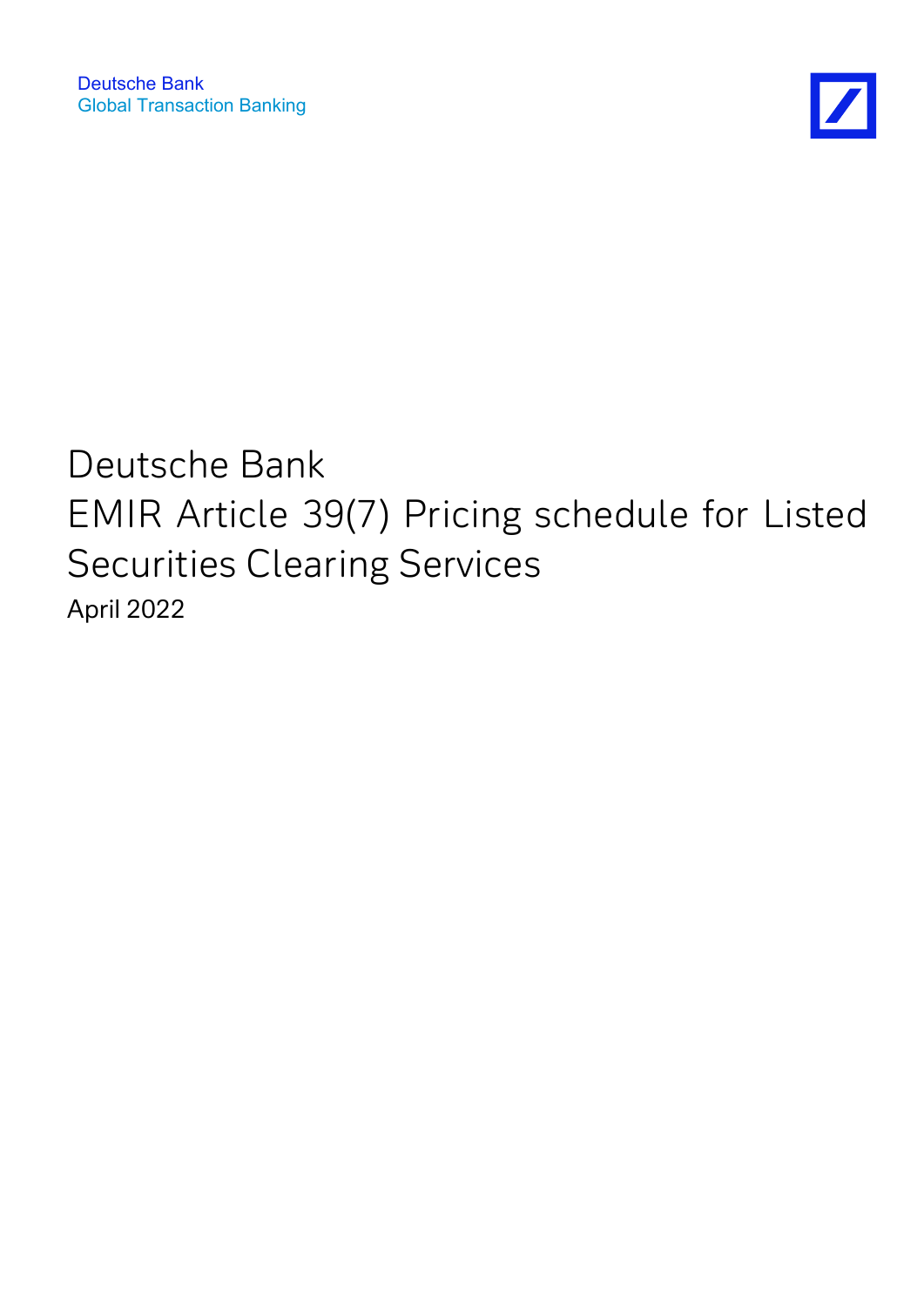## Introduction

Regulation of the European Parliament and the Council (EU) No. 648/2012, dated July 4, 2012 on OTC derivatives, central counterparties and trade repositories (known as European Markets Infrastructure Regulation – "EMIR"), recently entered into force, requires that each existing central counterparty ("CCP") established in the European Union applies for reauthorisation pursuant to the terms of this regulation.

As part of the relevant obligations under EMIR, Deutsche Bank AG. ("Deutsche Bank"), as a general clearing member at a CCP is required to:

a) publicly disclose the prices and fees associated with the clearing services provided (including any discounts and rebates and the conditions to benefit from those reductions) (EMIR Article 38, para.1); and

b) offer the clients a choice between omnibus client segregation and individual client segregation account types (EMIR Article 39, para. 5); and

c) publicly disclose the levels of protection offered to the clients, in respect of account types, the corresponding degrees of segregation and the associated costs (EMIR article 39, para. 7).

Further to the above-mentioned requirements, in this document Deutsche Bank hereby discloses the prices and fees associated with the listed securities clearing services provided to their clients on the relevant CCP.

This Pricing Schedule should be read in conjunction with the Disclosure Document which contains further information regarding the levels of protection that Deutsche Bank offers clients in connection with clearing services and can be found at the link below.

## Pricing considerations

In Italy Deutsche Bank acts as general clearing member at the Italian CCP Euronext Clearing, formerly known as Cassa di Compensazione e Garanzia S.p.A. ("CC&G") with regard to the transactions' clearing executed on the cash markets of the Italian Stock Exchange (Borsa Italiana).

For the described clearing services Deutsche Bank charges:

- a maximum fixed fee of EUR 0,30 per each transactions' clearing;
- the prices of the CCP services imposed on Deutsche Bank to be reimbursed by the client. The "fee schedule for CCP" in force can be found at<https://www.lseg.com/resources/group-document-library>

Deutsche Bank doesn't charge any additional fees with respect of the selection of an individual account or an omnibus account structure by the client.